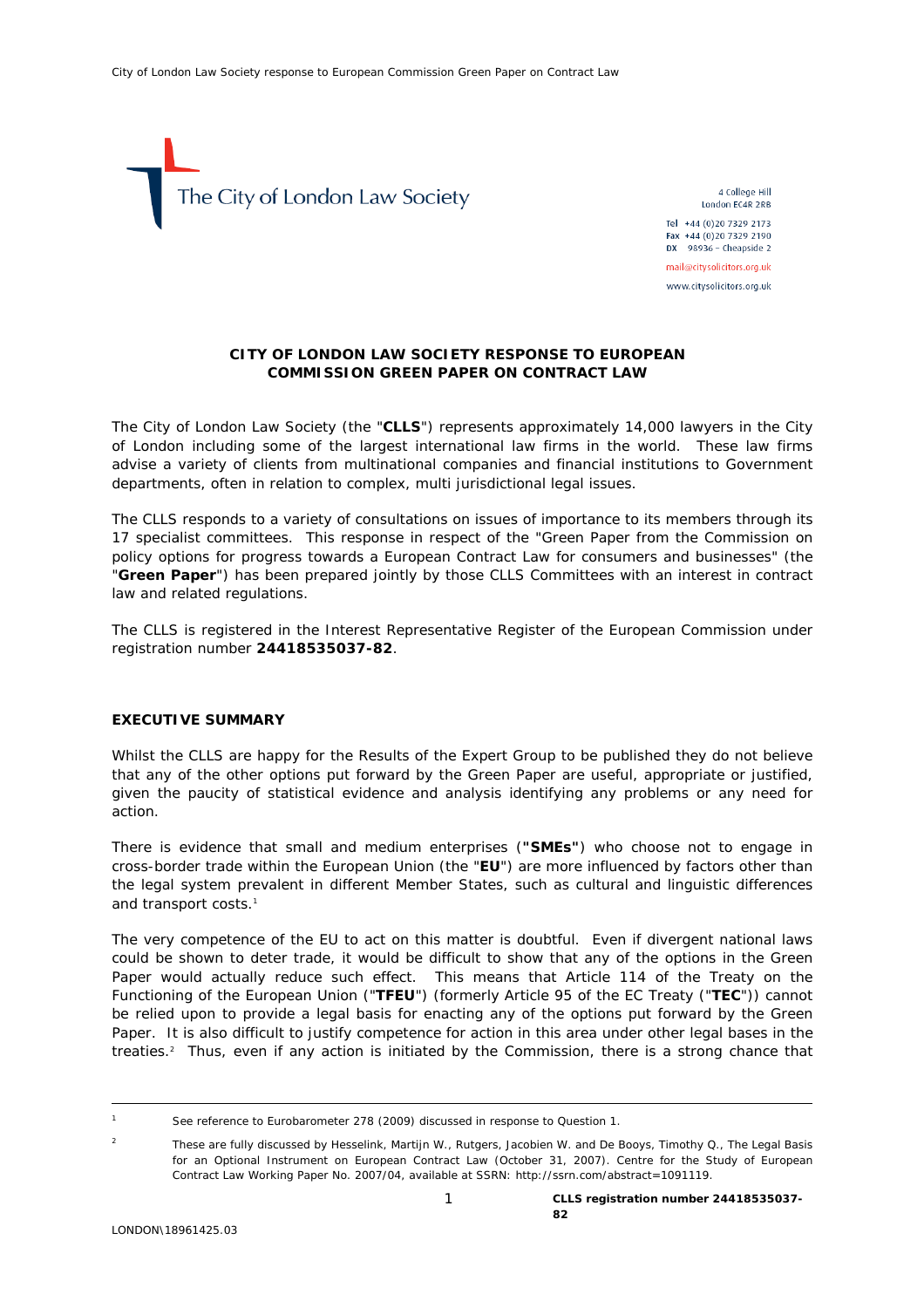this will be challenged before national and European courts, raising unnecessary uncertainties and costs, particularly if a proper analysis of a need for action has not been carried out beforehand.

Evidence also indicates that many companies prefer their international dealings to be governed by English law rather than the law of any other legal system. $3$  A new instrument would dilute the effect of English law as a gateway for attracting trade into the EU and may be more likely to benefit the economies of New York or Switzerland whose law might increase in popularity. The loss of trade and revenue for the EU and for businesses providing legal and related services may in fact exceed any supposed benefits from the creation of a competing legal system, while limited resources would be exhausted by the unnecessary costs and uncertainties of developing and applying new laws.

There could be particular difficulties for Europe's financial centres and for legal certainty. In particular, the proposals are wholly unsuited for major financial transactions where legal certainty is an imperative. Concerns that this might become a mandatory law, would lead to a flight to non-EU jurisdictions for choice of law and dispute resolution. It is notable that while an EU jurisdiction's legal system, English law, is probably the most popular in international transactions, New York and Switzerland provide strong competition. Even an optional law would be seen as a "slippery slope" towards enforced abandonment of Member States' own systems of contract law, and ultimately other laws and would damage Member States' attractiveness for choice of law and jurisdiction. We believe that it would damage the EU if the institutions were to seek themselves to contract on the terms of the proposed optional law. It is simply not suitable for major commercial transactions, matching neither the legal certainty of common law systems nor that provided by civil law systems with specific commercial codes.

At a social level, we would note that a system of law is part of the cultural fabric of a nation or state. The optional proposal would require all Member States to have an alternative legal culture. More extreme proposals require that all Member States abandon completely their own systems of contract law (radically in the case of common law countries). This cuts across principles of preservation of cultural identity and of subsidiarity enshrined in the Treaties.

Finally there is no economic impact assessment. This is not the time to embark on the education of all the EU's lawyers and establishing a European Commercial Court, yet these steps would be essential with the proposed optional instrument, as well as more extreme alternatives. Even with those steps it would be many decades before any modest degree of legal certainty and consistency would emerge for the new system. The costs, financial in terms of training and dispute cost and in time to resolve disputes, appear, even without detailed analysis, to far outweigh any supposed benefits. It could also, coupled with other moves in the legal field (European arrest warrants, proposed EU attachment orders etc.) unnecessarily add to the anti-EU feeling engendered by the current financial crisis.

So far as the consumer acquis is concerned, harmonisation measures (eg the Directive on Unfair Terms in Consumer Contracts) already in place and the proposals presently being debated are the right way to enhance consumer confidence and have a firm basis in the Treaties. It is a policy matter whether there are any circumstances where small businesses would benefit from being afforded some of the protections afforded to consumers.

<span id="page-1-0"></span><sup>-&</sup>lt;br>3

 <sup>2010</sup> International Arbitration Survey, Chart 9.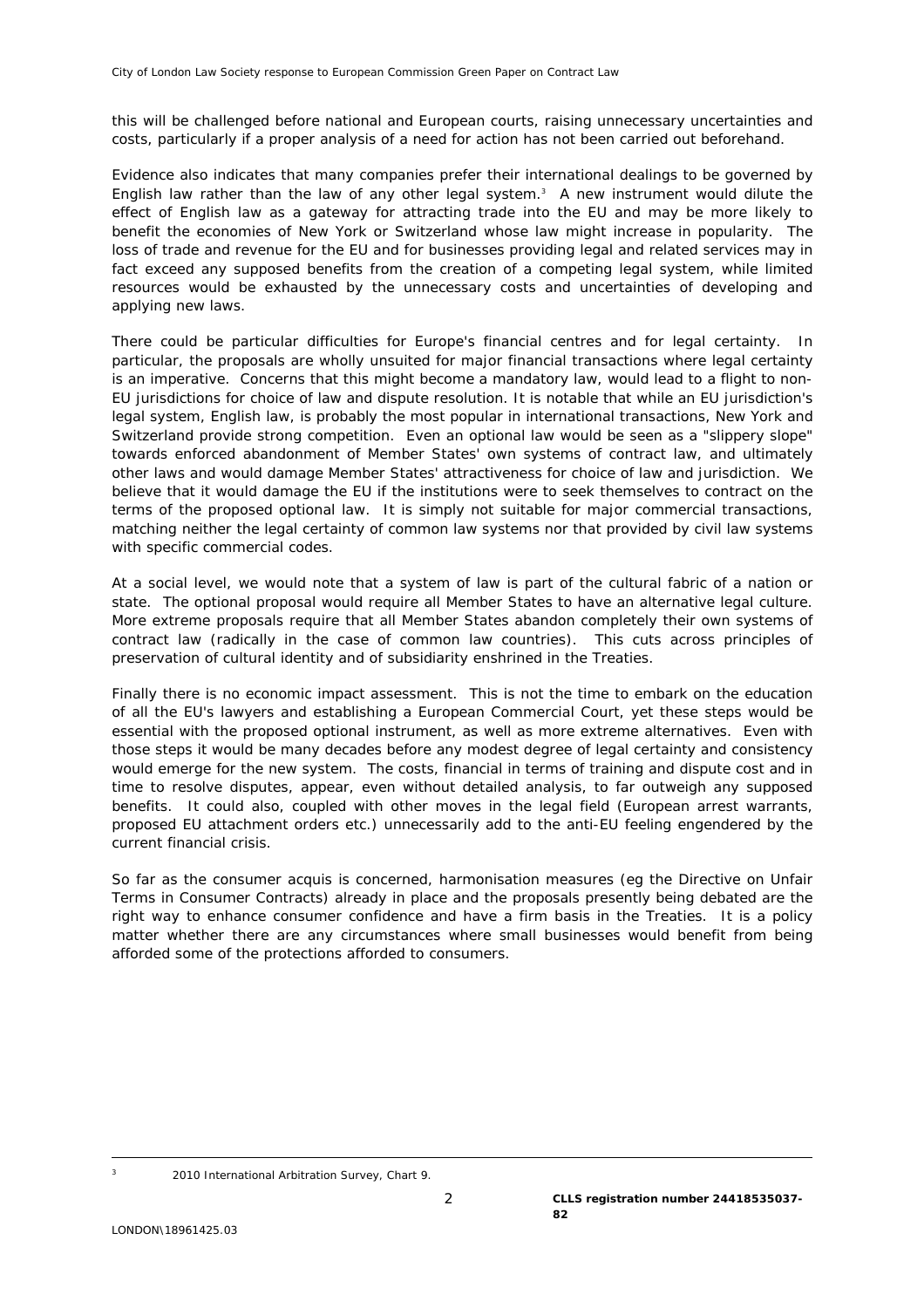# **RESPONSE TO SECTIONS 1. "PURPOSE OF THE GREEN PAPER"; 2. "BACKGROUND" AND 3. "CHALLENGES FOR THE INTERNAL MARKET"**

It is not clear that the current regulation of contract law or any divergence of national laws present a significant barrier to trade as suggested by the Green Paper. Even the introductory section to the Green Paper is only prepared to go so far as to say that "differences between national contract laws *may* entail additional transaction costs and legal uncertainty", and that consumers and businesses having limited resources "*may* be reluctant to engage in cross-border transactions" (emphasis added). In a survey undertaken by the University of Oxford, a slight majority indicated that they thought that the existing diversity of contract laws might have a negative impact on their business, but most surveyed indicated that this would not be a deal breaker.<sup>[4](#page-2-0)</sup>

The Green Paper refers to the survey in Special Eurobarometer 292 (2008) to justify the argument that there is a demand for harmonised European contract law. The question in the survey was, however, unduly simplistic and only asked whether a party would prefer a contract to be based on the other party's national law or on harmonised European law. By contrast, other surveys (and particularly Flash Eurobarometer 128 (2002)) do not support contract law harmonisation as polls have shown that more than 50% of consumers already have the same or even greater confidence in cross-border transactions than in domestic transactions while only 26% have less trust in crossborder transactions, and for these 26% the perceived problems do not include the lack of a harmonised contract law.

Against the background of these figures it is very unlikely that harmonisation of contract law in Europe will significantly reduce trade barriers, not least because such an approach will not tackle obstacles of a more practical nature. Many consumers frequently travel on business or holiday to other countries and enter into contracts (hotels, car hire, purchases etc). If their ignorance of local laws does not significantly deter them from entering into such transactions, it is not clear that even consumers currently perceive the divergence of national laws to be problematic.

Additionally, from the point of view of businesses, according to Flash Eurobarometer 278 (2009), about 70% of retailers surveyed currently refrain from cross-border transactions with consumers and, even if the laws regulating such transactions were harmonised, about 60% would still not be interested in making sales to consumers in other member states. In the assessment of most businesses, even complete legal harmonisation would leave the proportion of cross-border sales either unaffected (49%) or lead to just a small increase (37%), while only 9% would expect a substantial impact.

Most importantly, the survey evidence suggests that any benefits would depend on legal certainty. Yet the work to date, focused on the needs of consumers, provides for legal uncertainty in its terms (with overrides of the strict terms of an agreement on a number of different bases) and also would wholly lack the jurisprudential basis needed to resolve those uncertainties. There is no evidence to suggest the optional law would add anything but cost and confusion (and resentment by those induced to choose the option on the basis the law would be simpler for them). On the other hand, targeted measures, such as the Directive on Unfair Terms in Consumer Contracts fit into the national legal systems and provide immediate benefits to consumers throughout the EU, have fewer costs to implement and impose fewer burdens on the European Courts. However, even there the lack of resources for speedy resolution at EU level is a burden for affected litigants.

<span id="page-2-0"></span>

As discussed by Professor Stefan Vogenauer at page 8 of the "Evidence" section of the House of Lords European Union Select Committee Report on *European Contract Law: the Draft Common Frame of Reference*.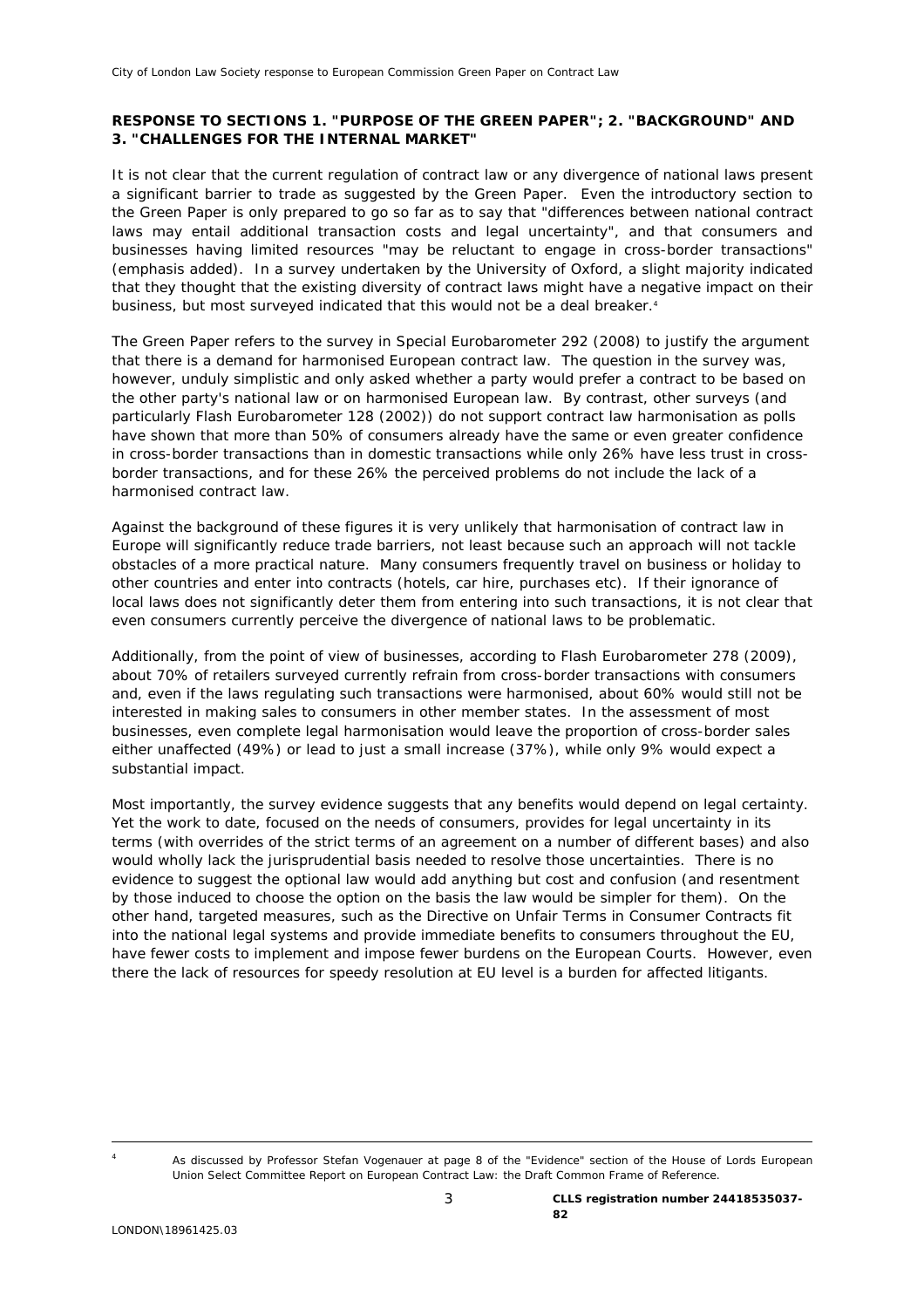# **RESPONSE TO SECTION 4.1. "WHAT SHOULD BE THE LEGAL NATURE OF THE INSTRUMENT OF EUROPEAN CONTRACT LAW?"**

**Option 1** *Publication of the Results of the Expert Group* 

**Option 2** *An official "toolbox" for the legislator* 

- **2(a)** *via a Commission act; or*
- **2(b)** *via inter-institutional agreement*
- **Option 3** *Commission Recommendation on European Contract Law*
	- **3(a)** *via encouragement for Member States to replace national laws with the European Union instrument; or*
	- **3(b)** *via encouragement to Member States to incorporate the European Union instrument as an optional regime*
- **Option 4** *Regulation setting up an optional Instrument of European Contract Law*
- **Option 5** *Directive on European Contract Law*
- **Option 6** *Regulation establishing a European Contract Law*
- **Option 7** *Regulation establishing a European Civil Code*

## **Option 1**

Given the time and resources that have already been expended on this project the CLLS recommends that this option be selected. Care must, however, be taken to avoid causing further uncertainty or incurring excessive costs, especially in light of the questionable legal basis for any action beyond a mere publication of what has been done to date.

Professor Martijn W Hesselink has suggested compiling a list of the most important questions that must be addressed when drafting an instrument of European Contract Law<sup>5</sup>[.](#page-3-0) He gives 50 examples of questions that could be asked, ranging from whether parties to a contract should be under a general duty of good faith and fair dealing to whether contracts should create third party rights. This could facilitate a wide consultation on the policy questions raised, allowing Member States to indicate what action, in each of these areas, they would or would not be prepared to accept. Thus the Commission would have a clearer idea as to whether achieving consensus is in fact possible or whether the idea of further integration should be shelved.

### **Options 2(a) and 2(b)**

The CLLS does not support the options of a toolkit if these envisage the setting out of a range of certain, specific model laws. The cost of developing a more comprehensive toolkit may outweigh any real benefits that derive from it and should not be undertaken before the costs and benefits are properly identified and evaluated.

*The Politics of a European Civil Code*, Martijn W Hesselink, ELJ 2004, 10(6), 675-697.

<span id="page-3-0"></span><sup>-&</sup>lt;br>5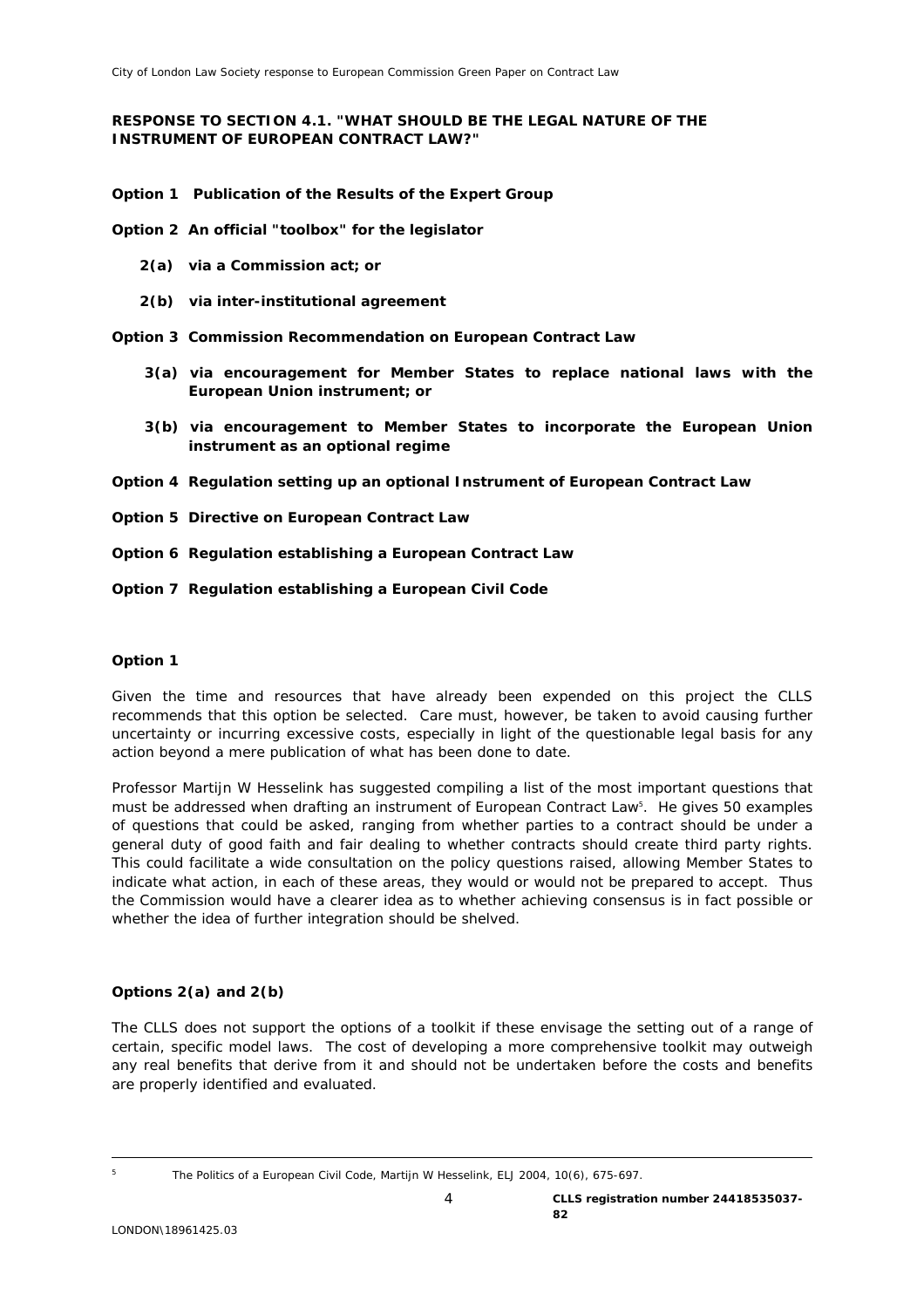Picking and choosing from various rules that may happen to be common to various Member States risks by-passing the different checks and balances that may have evolved in each individual legal system. Furthermore, given the diversity of legal traditions in the EU, it may be difficult to select an appropriate and universally accepted threshold of "commonality" that must be passed for certain rules or principles to be admitted into the toolkit. This may result in an unfair imposition on some Member States of concepts that may be common to a majority but alien to, and difficult to incorporate into, the legal systems of those Member States that are not represented amongst the majority. A detailed comparison of the legal systems of Member States and the solutions they have reached on key points (which may be materially different as between the Code Napoleon and Germanic civil law systems and different again in the EU's common law jurisdictions, with numerous variations within national jurisdictions) would be valuable for the European legislator in drafting new law and assessing its impact, as well as providing a proper basis for debate on areas where harmonisation might be of value.

It may also prove difficult for the three institutions to agree a toolbox under option 2(b), especially as it would presumably need to be updated, and the updates would need to be agreed, on a fairly regular basis to reflect evolving contractual practices. This poses a significant ongoing cost if a toolkit is created and is to be properly maintain. By contrast, it may be argued that there is a lack of democratic accountability in the Commission unilaterally adopting an act which will affect all future EU legislation.

### **Option 3(a)**

The CLLS opposes any encouragement of Member States to replace national laws with a new European instrument, for similar reasons as those discussed below in relation to the mandatory replacement of national laws. This option also has the additional disadvantage of failing to ensure any consistency as to where in the EU the new instrument would apply and where it would not, again undermining the stated aim of this project.

An objectionable cost would be imposed upon those Member States that do not wish to be involved – both in having to contribute to the EU resources that would be expended on the development of a whole new instrument and its enforcement via EU institutions (including the already overburdened European Courts), as well as in having to inform themselves of how the new instrument would impact upon their dealings with those Member States (if any) that would wish to participate. While states are free to engage in such projects, it is unfair to impose such burdens upon those who do not consider it acceptable for a new instrument to be created as an EU-wide initiative. Furthermore, similar projects have already been undertaken, such as UNIDROIT and, without any satisfactory form of cost-benefit analysis having been carried out, it is difficult to accept that creating a new instrument would have any further benefits to offer at all.

### **Options 3(b) and 4**

The CLLS strongly opposes these suggestions, which involve the creation of an optional instrument, whether its adoption is to be encouraged (Option 3(b)) or it is to be imposed (Option 4).

Such measures are particularly objectionable in light of the Directive on Consumer Rights (which is being considered by the Committee on the Internal Market and Consumer Protection) and other measures that have been and are being developed to improve the protection of consumer rights while recognising that some Member States may wish to provide even greater levels of protection.

Creating a new legal instrument would involve significant costs and cause great legal uncertainty in three areas. The first area relates to the legal basis for a European instrument. Measures can only be adopted on the basis of Article 114 TFEU if it can be demonstrated that (1) disparities in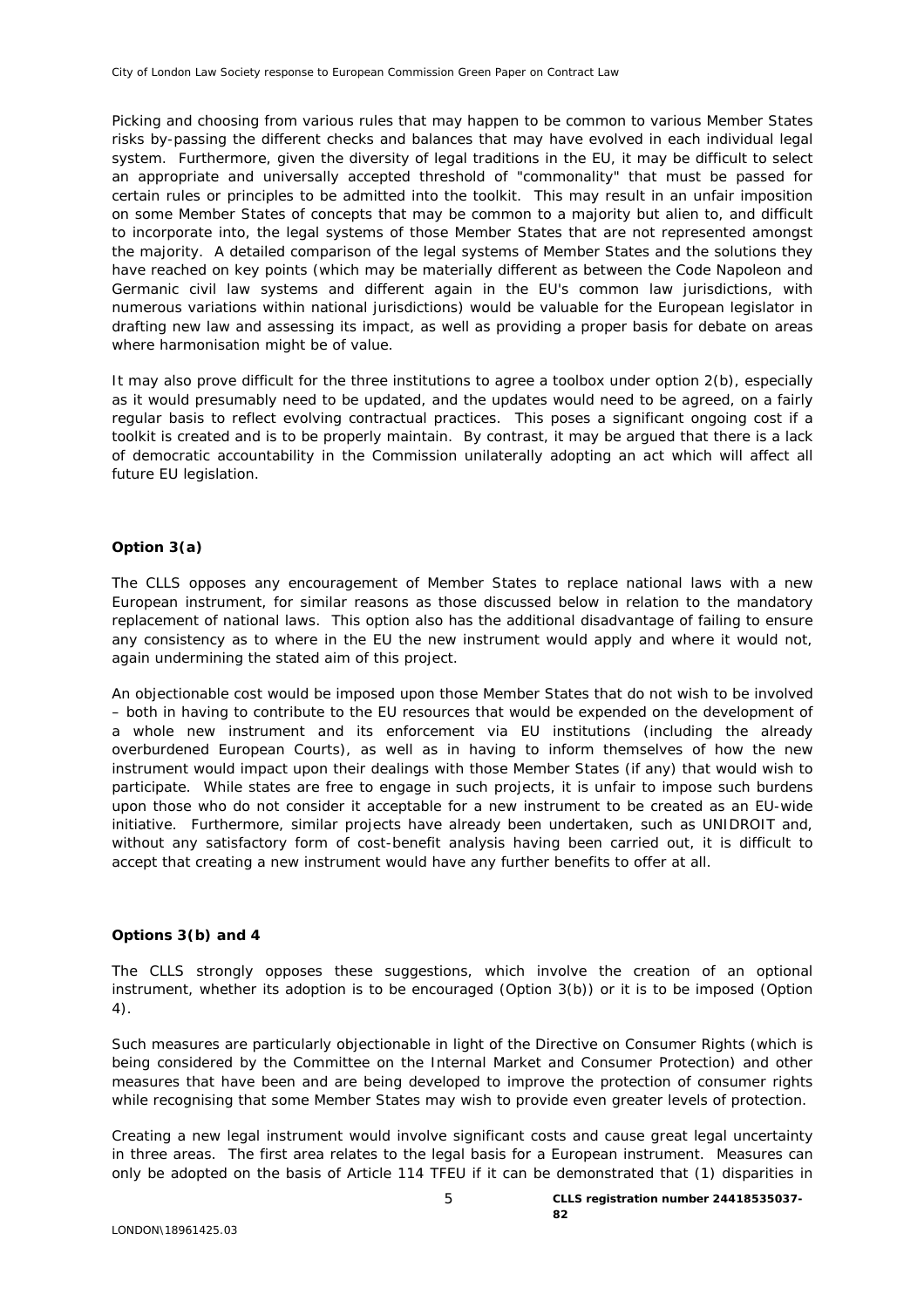contract law have an actual, rather than theoretical, effect on market integration and (2) the proposed instrument would actually contribute to eliminating these obstacles.[6](#page-5-0) "[A] *mere finding of disparities between national rules and of the abstract risk of obstacles"* to trade is insufficient to provide a legal basis under this provision.<sup>7</sup> As set out above, there is a lack of any conclusive evidence of disparities in contract law actually deterring cross border trade in the EU. Furthermore, an optional instrument would, rather than reducing any such deterrent effect, increase it by adding yet another possibility to the equation.

Other potential legal bases for competence in this matter have also been thoroughly discussed in a working paper produced by the Centre for the Study of European Contract Law.<sup>[8](#page-5-2)</sup> The authors conclude that Article 352 TFEU (formerly Article 308 TEC) would be the most likely legal basis but that, under this measure, the content of the new instrument would have to be restricted to subjects that are most pertinent to the internal market. This implies that an entire instrument of European contract law would be difficult to justify on any presently available grounds.

Article 345 TFEU (formerly Article 295 TEC) also prohibits interference with the system of property ownership within Member States. As there are grey areas between contract and property issues which vary from Member State to Member State, this may be an obstacle to adoption of a sensible code. For example, a change on the rules on the passing of title on the sale of goods would be an interference in the system of property ownership for goods in the affected Member States. This is of particular concern as any new instrument is likely to cover the sale of goods.

The second area of uncertainty is that which is inherent in a completely new legal system that lacks any established and consistent jurisprudence to enable parties to structure their transactions or draft contracts with any confidence. Researching the different sources of law within the EU, negotiating which to select where different systems take different approaches and ensuring that the new instrument is drafted as clearly as possible, pose significant challenges and costs. The Dutch Civil Code "Burgerlijk Wetboek" took 45 years to complete, from 1947, when the Dutch government instructed Eduard Meijers with the task of completely revising the code, to 1992 when the new Code was finally introduced. Moreover, a uniform code applied across 27 or more member states is likely to be considerably more challenging than a code applicable at a national level only.

Even with reference to existing cases from the jurisdictions contributing towards the new system, linguistic differences as well as differing decisions and approaches between various Member States would leave debatable issues as well as established and accepted points of law open to challenge for many decades until some form of reliable jurisprudence could be formed. Different approaches to interpretation between Member States would make it difficult to ensure consistency of interpretation or application and would further delay the development of any coherent jurisprudence. The suggested database of decisions across the EU would not have the legal effect of decisions by senior courts or the ECJ. There would be no means of knowing which one of conflicting interpretations was the correct one. It would also involve a large and costly bureaucracy in establishing and maintaining the database and translating the decisions.

<span id="page-5-0"></span> <sup>6</sup> See the analysis of William Blair QC and Richard Brent in their article *A Single European Law of Contract*, EBL Rev 2004, 15(1), 5-21 at page 14.

<span id="page-5-1"></span><sup>7</sup> The Tobacco Directive case (joined cases C-376/98 and C-74/99 *Germany v European Parliament and Council*), at paragraph 84.

<span id="page-5-2"></span>Hesselink, Martijn W., Rutgers, Jacobien W. and De Booys, Timothy Q., The Legal Basis for an Optional Instrument on European Contract Law (October 31, 2007). Centre for the Study of European Contract Law Working Paper No. 2007/04. Available at SSRN: http://ssrn.com/abstract=1091119.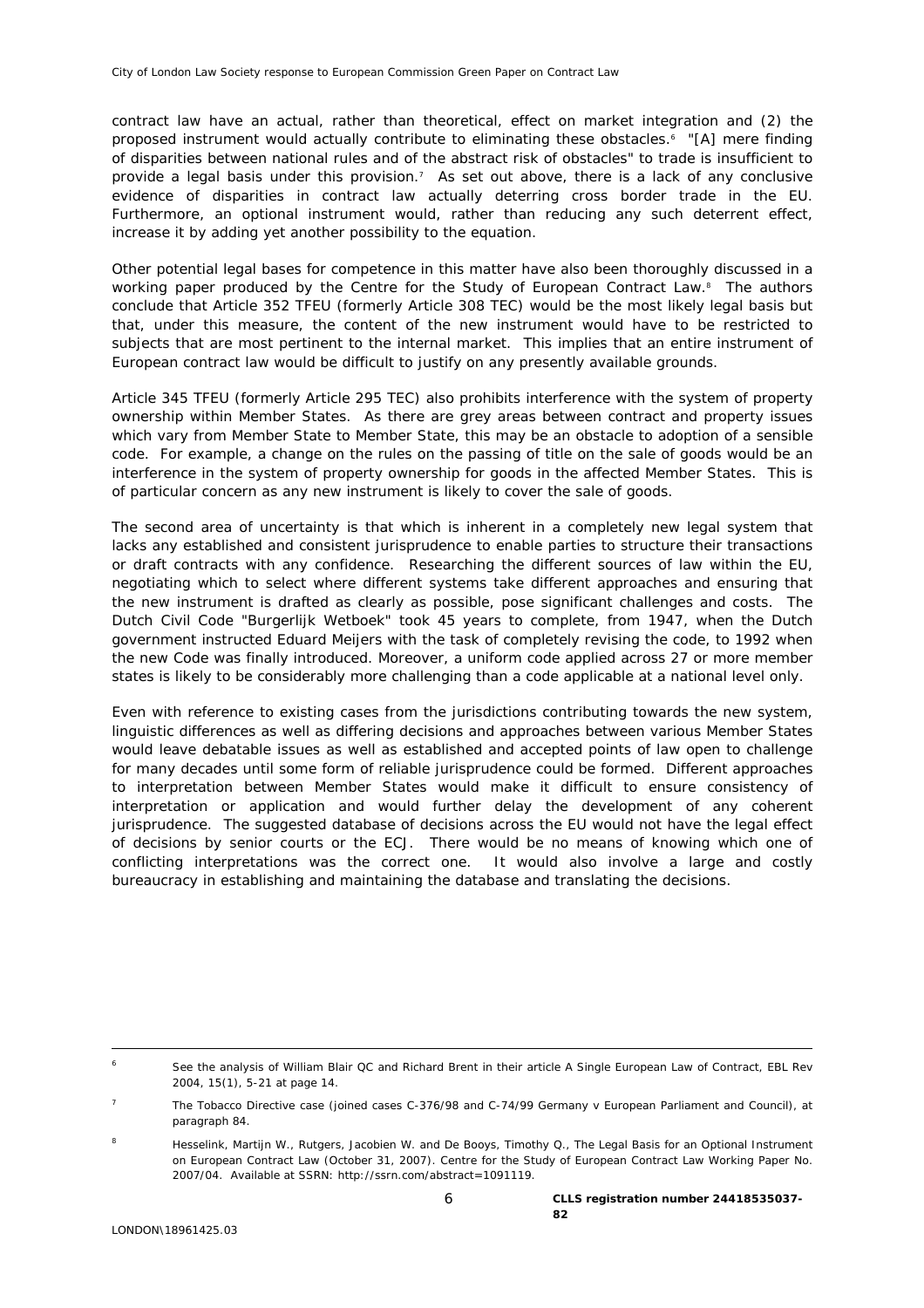The third area of substantive uncertainty relates to the provisions of the Draft Common Frame of Reference (**"DCFR"**), which is likely to provide a basis for formulating a new instrument. The CLLS considers the DCFR to contain significant flaws. A group of European academics have indicated that:

"*The text suffers from a great number of serious shortcomings*" which "*include unresolved or unconvincing policy decisions as much as ill-adjusted and inconsistent sets of rules*"*[9](#page-6-0)*

Professor Simon Whittaker has expressed the opinion that:

"*From a pan-European perspective, it possesses too many difficulties of scope and structure, suffering from complexity and a good deal of interpretative uncertainty. From the point of view of its substance, both in terms of EC law and especially of English law, its provisions affecting commercial contracts…qualify too broadly and far too uncertainly the central principles of freedom of contract and the binding force of contracts.*"[10](#page-6-1)

Businesses would need to study the new instrument and be advised on it by their lawyers in order to know whether or not they wish to agree to use it and to work out the consequences of doing so, including the implications for their usual terms of business and internal procedures. They may need to have parallel systems in place depending on the law chosen (this is why in many organisations and markets businesses often have a policy to use one legal system as the market standard for the relevant market). Given the lack of jurisprudence and the substantive uncertainty of the DCFR, businesses would be well advised to draft their contracts with more detail and background included. This would be necessary either for it to be clear what is intended and to make it less likely that a provision would be held to be unreasonable or to override some of the rules and presumptions in the DCFR. This would result in contracts being longer and more detailed, imposing further costs on businesses.

There is likely to be more litigation than under national law because of parties' lack of familiarity with a new instrument, resulting in many more, longer cases and more appeals. The appeals would often be referred to the European Courts, creating lengthy delays and, for parties who are not prepared to wait, decisions likely to be inconsistent across the EU. This would impose greater costs on businesses as well as both national and European judicial systems. Furthermore, the ECJ is not equipped or staffed to perform the role of the final court for commercial cases. If they are required to cope with an even greater workload their budget will need to be greatly increased at a time when Member States are cutting budgets in far more critical areas. The suggested database of decisions of national courts would also be costly to establish and maintain, particularly with translation costs and differences in styles of judgments and the need to have a detailed process for reporting the cases in the first place.

In addition, an optional European law would not be one that national courts could leave to the parties to lead evidence on. They would have to be equipped to apply it, where chosen, with the same objectivity as if it were national law. Therefore the courts and each nation's lawyers would need to know the law and how it differs from their own and be prepared to refer uncertain areas to the European Courts.

Further costs would be created as national systems of tort/delict and property law would apply alongside the new law. While the effect of the Rome II Regulation is that a choice of national law or the application of national law rules in the absence of choice will lead to the application of one national system of law to overlapping issues in contract and tort/delict (for example negligence claims which may be framed in contract or tort), where the new contract law was chosen, two legal systems would inevitably become involved, taking away the benefits of Rome II. In addition, the choice of law or court by parties can often eliminate the operation of different legal systems at the interface of property and contract law. For example a contract relating to real property will be

<span id="page-6-0"></span><sup>-&</sup>lt;br>9 Ibid., at page 706.

<span id="page-6-1"></span><sup>10</sup> *The "Draft Common Frame of Reference", An Assessment* by Simon Whittaker, commissioned by the Ministry of Justice, at page 11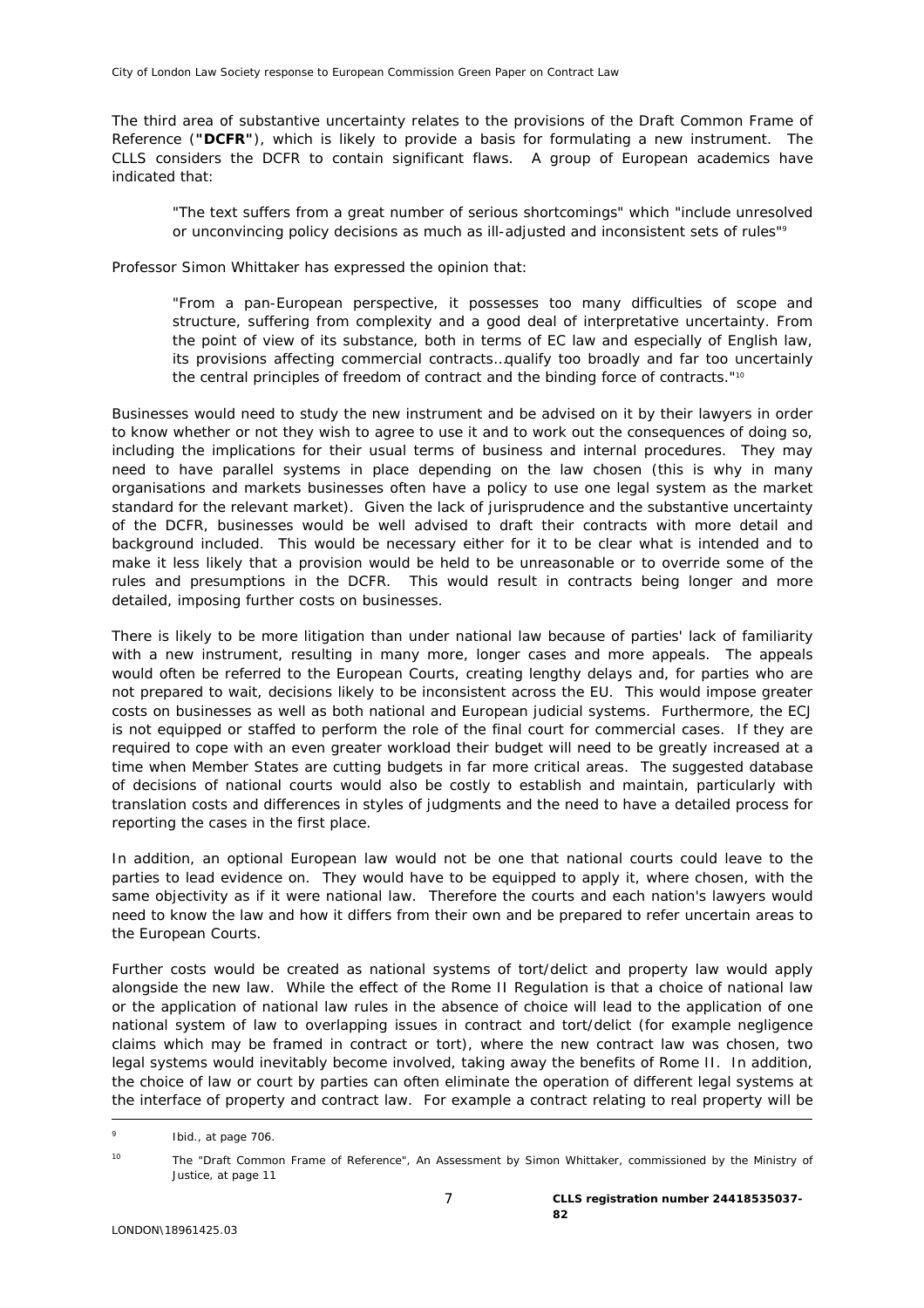governed by the law of the place where the property is, even when it is not itself an instrument creating an interest in land which needs to be recognised under the relevant legal system. For goods the law chosen for the contract will cover the passing of title and will often be the place of manufacture or delivery of the goods. While some intellectual property rights are created under EU law, their enforcement once created is governed by national law, and others remain unharmonised by EU law (even though most Member States may have adhered to relevant international treaties). In short a choice of the new law would be a choice of multiple laws with added complications, not a simplification for the parties. Even in the field of intellectual property the move to an EU wide law has been approached very cautiously and an EU contract law, capable of affecting everyday transactions, should not be contemplated in the short term.

Given the costs and uncertainties involved, parties in business to business contracts would be unlikely to select the new instrument as opposed to better established existing systems. The 2010 International Arbitration Survey (the **"Survey"**) has found that familiarity and experience is one of the most important factors taken into account by companies when selecting the law that will govern their disputes.[11](#page-7-0) This makes a new instrument highly unlikely to be selected in business to business transactions, especially since many companies never use trans-national laws or rules to govern their disputes.[12](#page-7-1) Furthermore, those businesses that are willing to trade across EU borders are not necessarily deterred from doing so by the difference in local legal systems and those that are unwilling to do so tend to take other factors, such as language and culture, into account rather than the governing law in other Member States.<sup>13</sup>

In business to consumer cases a major issue would be to whom the choice should be given whether or not to opt into a new instrument. If the choice were to be assigned to the business the optional instrument would be unlikely to be selected for the reasons considered above. It would be more likely for the choice to be given to consumers, in order to protect their position. There is no evidence that consumers would consider a new instrument, untested and unfamiliar, in preference to the law of their home Member State (as presently available under the Brussels Regulation 44/2001). If consumers do select the optional instrument, this would essentially impose a two-tier system on SMEs and other businesses. The result would be to further increase costs to businesses, which would have to comply with the new instrument in addition to other legal systems that would otherwise be selected by other consumers or traders with whom they deal.

# **Options 5, 6 and 7**

The CLLS very strongly opposes these options, all of which effectively result in the abolition of national contract laws and impose very significant costs and uncertainties on consumers, SME's, large businesses and Member States.

The consequences of introducing a new legal system have been discussed above and are equally relevant in relation to these options. A compulsory instrument would also be even less justifiable, given the lack of a demonstrable impact on trade of divergent national laws and the lack of evidence that these measures would reduce any such deterrence of trade. A compulsory instrument, given the uncertainties and costs involved in understanding and applying a new instrument and resolving any disputes that may arise, would create a strong deterrent to international trade.

<span id="page-7-0"></span> <sup>11 2010</sup> International Arbitration Survey, Chart 8.

<span id="page-7-1"></span><sup>12</sup> Most relevantly, 58 per cent. of companies surveyed never used general principles of law, commercial practices or fairness and equity, only 16 per cent. used them often; 53 per cent. never used international treaties or conventions, only 6 per cent. used them often; and 39 per cent. never used commercial law rules contained in codifications while only 14 per cent. used them often (2010 International Arbitration Survey, Chart 12).

<span id="page-7-2"></span>*<sup>13</sup>* See references to Eurobarometer surveys discussed in response to Question 1.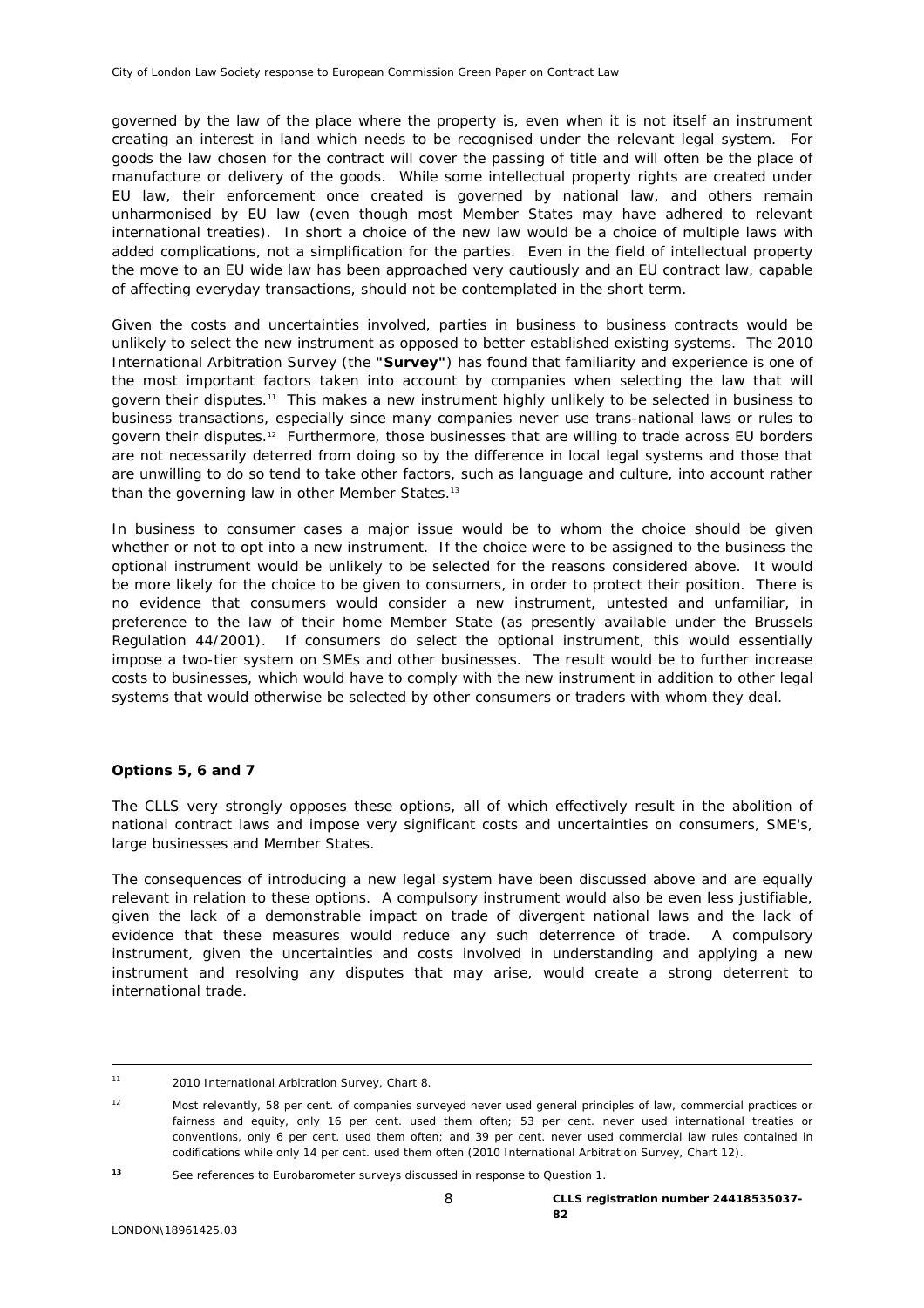A compulsory instrument will not only fail to promote trade with or within the EU, it will also undermine the positive effects of English law and other well-resourced national legal systems in attracting worldwide trade to the EU as a whole. The selection of English law as the governing law by global parties makes a significant contribution to national and European exports not only from the legal profession, but also related services such as banking, accountancy and insurance. The abolition of English contract law will result in a loss of revenue that will be detrimental to the entirety of the EU, given that many companies use England as a gateway to trading with the rest of the EU. A globally popular legal system should not, therefore, be sacrificed by the imposition of a compulsory instrument that is not internationally accepted and weakens the attraction of the EU as a global trading partner. There would be a similar effect for other national systems, where uncertainty about the new law would be likely to push those preferring a civil law framework to Swiss law. As choice of jurisdiction often follows choice of law, this would also damage EU centres of dispute resolution, including London, Paris and Stockholm.

The findings of the 2010 International Arbitration Survey suggest that, rather than encouraging businesses to adopt a compulsory instrument of European contract law, the replacement of English law may push them towards using New York or Swiss law (Swiss law being the Civil law system most commonly chosen in international contracts, having the advantage of a developed and well understood jurisprudence and good dispute resolution services, both in courts and arbitration).[14](#page-8-0)  The Survey quotes references to familiarity, foreseeability, certainty and predictability; a "well developed jurisprudence" and "international acceptance" as influencing the choice of law. A pan-European instrument would suffer from the difficulties of uniform application using different languages and legal backgrounds, which would be unpopular amongst those upon whom it is imposed (whether directly or indirectly, under the guise of an optional instrument) as well as non-EU parties.

# **RESPONSE TO SECTION 4.2 "WHAT SHOULD BE THE SCOPE OF APPLICATION OF THE INSTRUMENT?"**

### **Application to business to business contracts/business to consumer contracts**

The CLLS believe that domestic contracts and business to business contracts (regardless of the size of the business) should be excluded from the scope of any future work. Efforts should be devoted to the Consumer Rights Directive, which is the proper forum for consumer and perhaps online transactions, rather than the excessively broad options suggested in the Green Paper.

Businesses are generally more familiar with the legal systems of the Member States in which they operate than consumers would be, reducing the need for any measures affecting business to business transactions. The forum for standardising the rights of consumers, where appropriate, should be the Consumer Rights Directive (and on-line contracts with consumers should be dealt with as part of the review of consumer law), not through the introduction of a whole new contract law. It is possible to superimpose the consumer protection aspects onto national contract law as has been done in the past. This would achieve the desired political and economic outcomes without incurring the disadvantages of the legal uncertainties mentioned above and at less cost both for the public and private sector.

<span id="page-8-0"></span>

 <sup>14</sup> 44 per cent. of companies surveyed most frequently choose the law of their home jurisdiction when they are free to do so. 25 per cent. select English law, 9 per cent. choose Swiss law and 6 per cent prefer the law of New York. The next most popular European jurisdiction is French law, with only 3 per cent. of companies surveyed choosing their disputes to be governed by this (2010 International Arbitration Survey, Chart 9).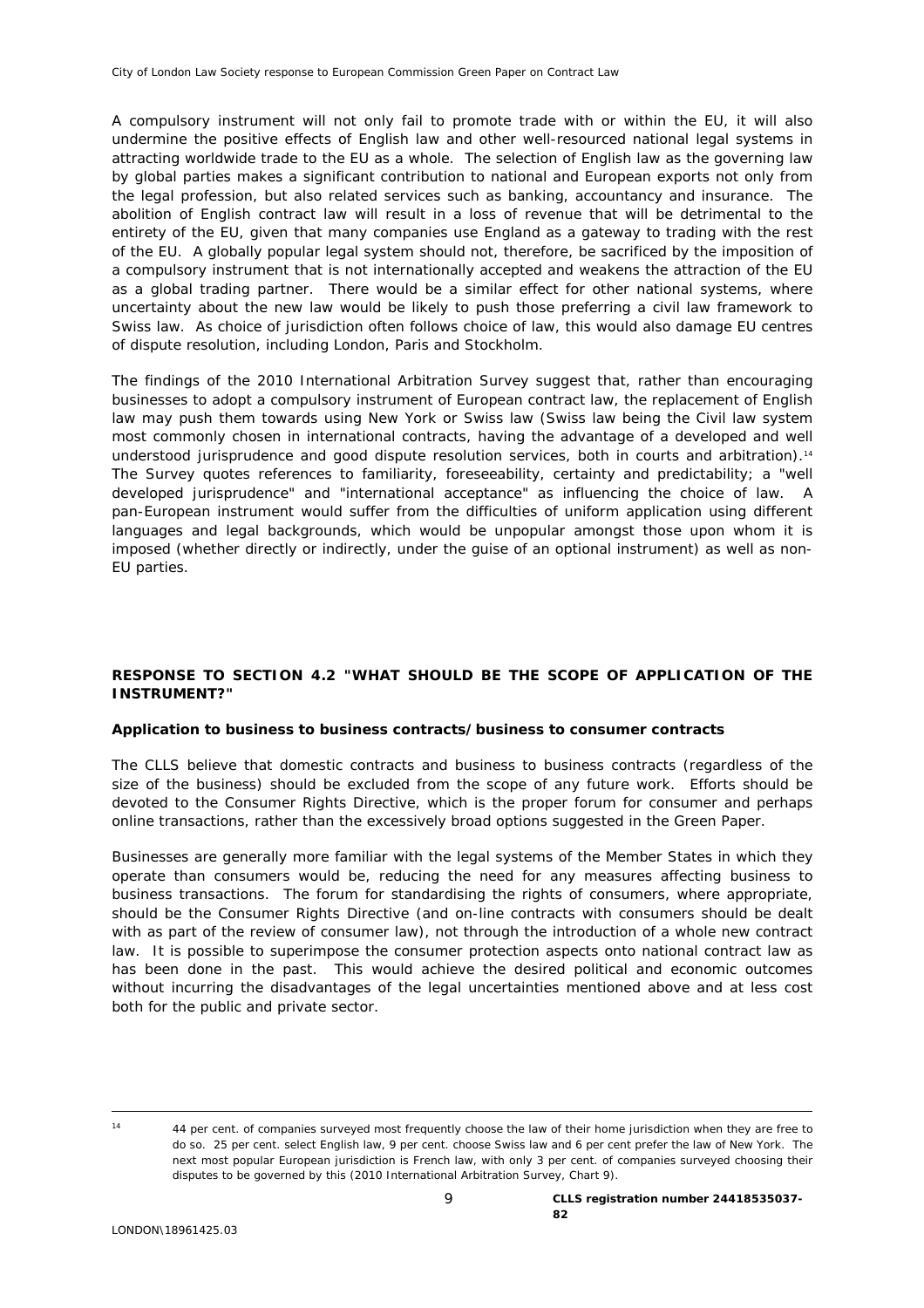Much is made of the importance of extending consumer protection laws to SMEs. SMEs also need certainty of meaning and enforceability in relation to their contracts with other businesses. While larger businesses are better placed to deal with the significant additional costs of understanding any new optional or compulsory instruments, the cost in time and money for SMEs will be disproportionately high. The experience of the Netherlands in relation to the implementation of their new civil code in 1992 was that this resulted in increased costs to businesses and impacted disproportionately on SMEs.

### **Application to on-line transactions**

The Green Paper suggests that on-line transactions are particularly affected by having multiple contract laws within the EU, however the underlying problems (i.e. that parties may be unfamiliar with foreign laws, may have to incur the cost of hiring lawyers expert in those foreign laws, and may be unhappy about using foreign laws but may be prevailed upon to do so by the other party to the transaction) are the same for on-line transactions as for other transactions. The Green Paper does not appear to have suggested any particular ground to formulate special rules for online transactions. Rather than suggesting measures with potentially significant consequences, evidence should be gathered regarding whether trade is in fact deterred by the divergence of applicable laws in on-line transactions, or whether more proportionate and less costly or extensive options can be formulated, for example, clarifying *which* legal system should apply.

#### **Breadth and scope of application**

Furthermore, the problems highlighted by the Green Paper in relation to trade do not arise in relation to purely domestic transactions. A contract between two parties in one state with no cross border element will be governed by the local law of that state (unless, unusually, the parties were to agree otherwise). There is no confusion nor any additional transaction costs resulting from a choice of laws. Thus there is no justification for any EU measures that will extend into a purely domestic context, although creating a separate regime for cross-border transactions would also be unlikely to further the stated aim of the Green Paper. If the motive for such measures is consumer protection, then they should not be created in such a way as to affect the entire sphere of contract law.

### **Financial markets**

In contracts concerning the financial markets, in determining the capital requirements of financial institutions, the ability to net transactions and offset matching assets and liabilities is crucial. In the absence of legal opinions that this can be done, institutions would have to account for their positions on the basis of their gross positions and not their net positions. If the meaning and/or enforceability of their contracts was unpredictable (for example because of the lack of jurisprudence or the discretions given to courts by an optional instrument based on the content of the DCFR), the opinions would not be able to be given with sufficient certainty to satisfy the requirements of the institutions' regulators. Accounting for gross positions could have severe consequences and even destroy the global financial system in its current form. Great care therefore has to be taken to ensure that in pursuing the objectives of increased cross-border trade (in particular in regard to consumers, SMEs and e-commerce), the financial system is not unintentionally adversely affected. If EU institutions such as the European Investment Bank were to insist on the optional instrument being used, it could introduce systemic risks into the financial system both in relation to capital requirements (and therefore costs) and in the legal basis risk as there would be no certainty that hedging operations would result in uniform interpretation of contracts.